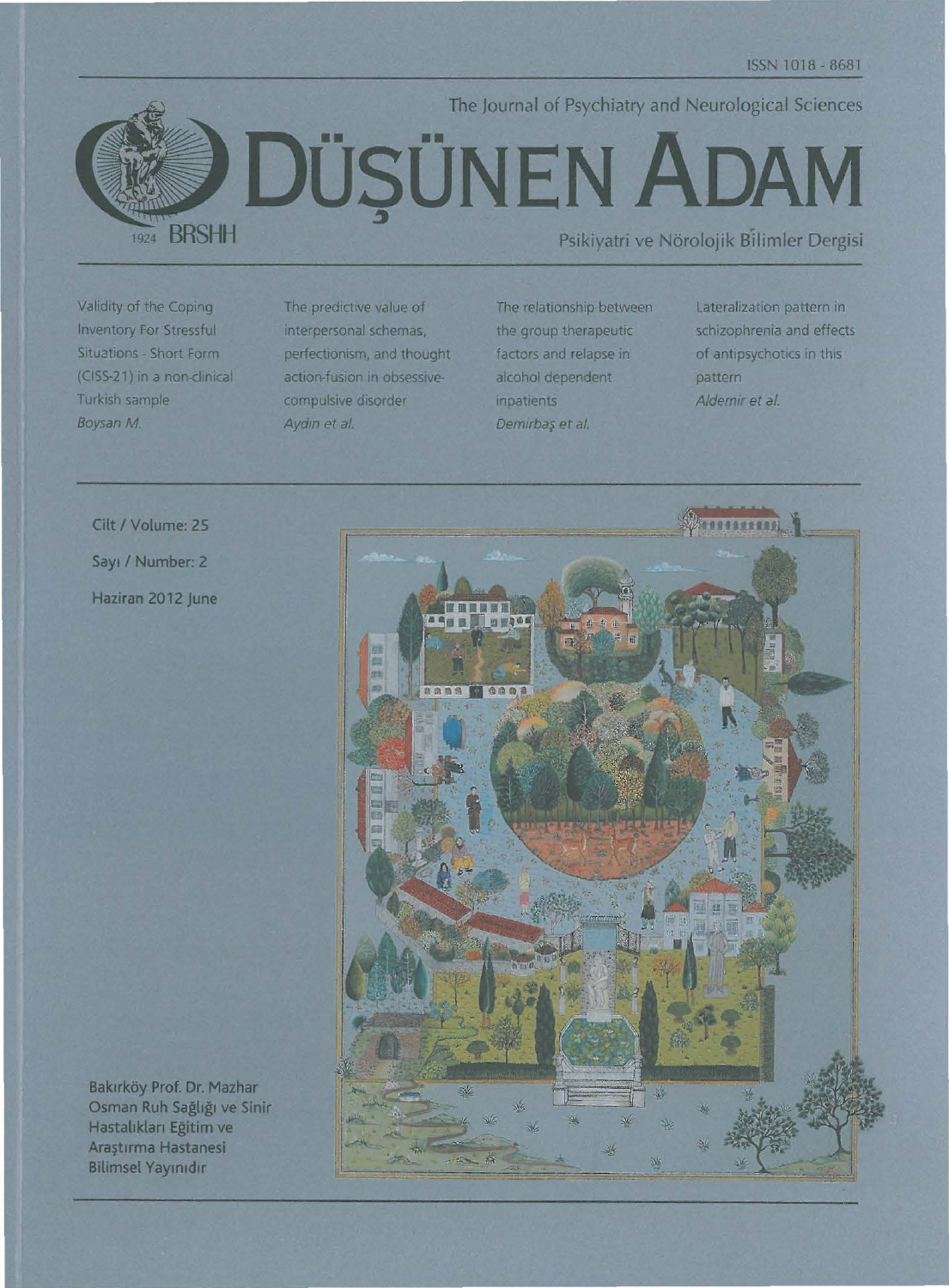The journal of Psychiatry and Neurological Sciences **ADAM DUSUNEN** 1924 BRSHH Psikiyatri ve Nörolojik Bilimler Dergisi

Cilt/Volume: 25 Sayı / Number: 2 Haziran 2012 June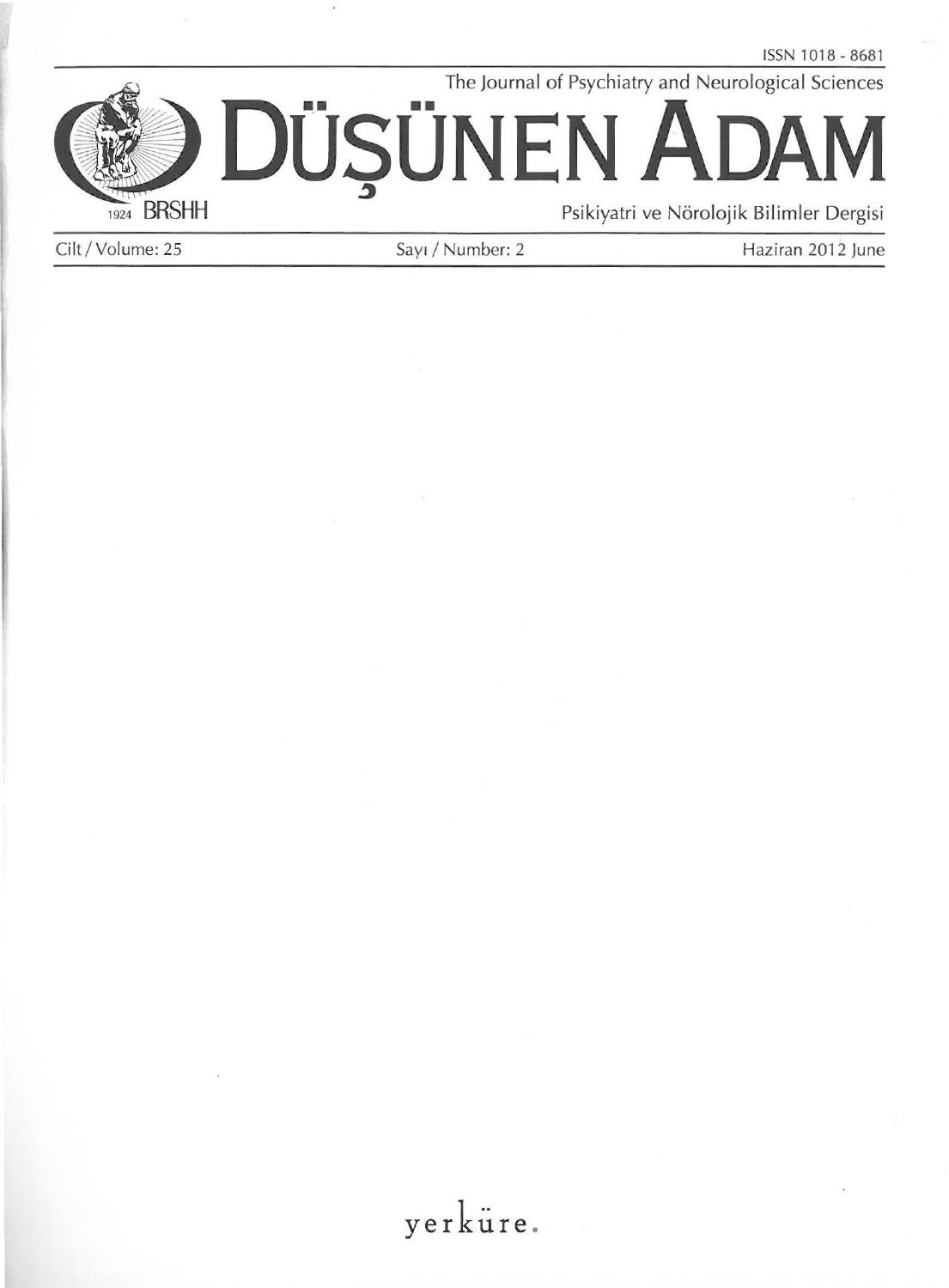Düşünen Adam Psikiyatri ve Nörolojik Bilimler Dergisi Scopus, Embase, EBSCO Academic Search Complete, EBSCO TOC Premier, CINAHL, CIRRIE, Index Copernicus, Cabell's Directory, ProOuest Academic Research Library, DOA). Summon Serial Solutions, Ulrich's Database, Open )-Gate, ScopeMed, Türkiye Auf Dizini, Türk Psikiyatri Dizini, Türk Medline ve TÜBİTAK Türk Tıp Dizini kapsamındadır.

Düşünen Adam The Journal of Psychiatry and Neurological Sciences is included in the Scopus, Embase, EBSCO Academic Search Complete, EBSCO TOC Premier, *CINAHL, CIRRIE, Index Copernicus, Cabell's Directory, ProQuest Academic Research Library, DOAJ, Summon Serial Solutions, Ulrich's Database, Open}-Gate, ScopeMed, Türkiye Citation Index, Turkish Psychiatry Index, Türk Medline and TUBITAK's Turkish Medical Index.* 

€9

Bu yayında ISO 9706: 1994 uluslararası standartlarına uygun olarak asitsiz kağıt kullanılmıştır. *This publication is printed on acid-free paper that meers the internationa!standart ISO 9706: 1994 (Requirements for Permanence).* 

www.dusunenadamdergisi.org / ISSN: 1018-8681 (Print edition) / ISSN: 1309-5749 (Electronic edition)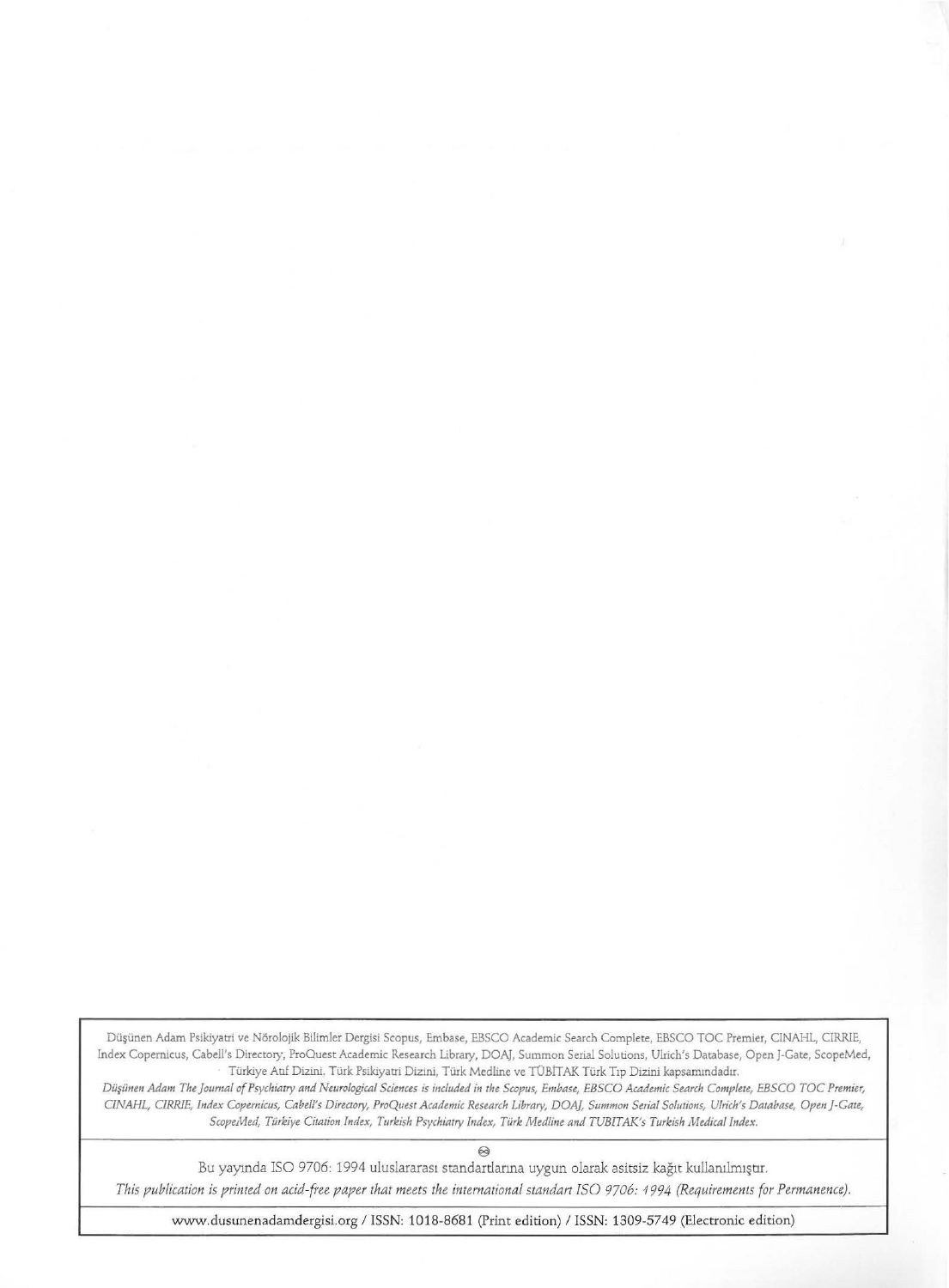The Journal of Psychiatry and Neurological Sciences

# **DOSONEN**  \_, **ADAM**  Psikiyatri ve Nörolojik Bilimler Dergisi

**BRSHH** 1924

Cilt /Volume: 25 Sayr I Number: 2 Haziran 2012 june

Baş Yayın Yönetmeni / Editor-in-Chief Cüneyt Evren, M.D., (İstanbul, Turkey)

Yayın Yönetmenleri / Editors Nihat Alpay, M.D., (istanbul, Turkey) Baki Arpacı, M.D., (İstanbul, Turkey)

#### Yardımcı Yayın Yönetmenleri / Associate Editors

Kürşat Altınbaş, M.D., (İstanbul, Turkey) Yavuz Altunkaynak, M.D., (istanbul, Turkey) Murat Erkıran, M.D., (İstanbul, Turkey) Cağatay Karşıdağ, M.D., (İstanbul, Turkey) Suat Küçükgöncü, M.D., (İstanbul, Turkey) Ejder Yıldırım, M.D., (İstanbul, Turkey)

# Alp Aker, M.D., (istanbul, Turkey)

İngilizce Dil Düzeltmeni / English Language Redactor Osman Ciğeroğlu, M.D., (İstanbul, Turkey)

İstatistik Editörü / Editor for Statistics Serhat Çıtak, M.D., Ph.D., (İstanbul, Turkey)

Dil Editörü / Linguistic Editor Samet Köse, M.D., (Nashville TN, USA)

Türkçe Dil Düzeltmeni / Turkish Language Redactor

# Uluslararasi Danişma Kurulu / International Advisory Board

Amit Bar-Or, M.D., (Montreal, Canada) James Bell, M.D., (London, England) Sumru Bilge-Johnson, M.D., (Akron, OH, USA) Istvan Bitter, M.D., Ph.D., (Budapest, Hungary) Wim Van Den Brink, M.D., (Amsterdam, The Netherlands) Martin Brüne, M.D., (Bochum, Germany) C. Robert Cloninger, M.D., (St. Louis, USA)<br>Nick Craddock, M.D., (Cardiff, UK) Serdar Dursun, M.D., (Edmonton, Canada)

# Danisma Kurulu / Advisory Board

#### Psikiyatri / Psychiatry

Ercan Abay, M.D., (Edirne) Tamer Aker, M.D., (Kocaeli) Latif Alpkan, M.D., (Istanbul) K6ksal Alptekin, M.D., (izmir) Zehra Ankan, M.D., (Ankara) E. Cem Atbaşoğlu, M.D., (Ankara) Murat Atmaca, M.D., (Elazığ)<br>Ömer Aydemir, M.D., (Manisa) lşın Baral Kulaksızoğlu, M.D., (Istanbul) Mustafa Bilici, M.D., (İstanbul)<br>Mehmet Emin Ceylan, M.D., (İstanbul) Can Cimilli, M.D., (izmir) Duran Çakmak, M.D., (İstanbul) Mesut Cetin, M.D., (Istanbul) Nesrin Dilbaz, M.D., (Ankara) Orhan Dogan, M.D., (Sivas) Nezih Eradamlar, M.D., (istanbul) Şahap Erkoç, M.D., (İstanbul)

Hüsnü Erkmen, M.D., (İstanbul) Ertuğrul Eşel, M.D., (Kayseri) Peykan Gökalp, M.D., (İstanbul) Ali Saffet Gönül, M.D., (İzmir) Hasan Herken, M.D., (Denizli) Cem ilnem, M.D., (istanbul) Figen Karadağ, M.D., (İstanbul) Oğuz Karamustafalıoğlu, M.D., (İstanbul) Cengiz Kılıç, M.D., (Ankara) ismet Kirpinar, M.D., (Erzurum) Numan Konuk, M.D., (İstanbul)<br>Fulya Maner, M.D., (İstanbul) Timuc;in Oral, M.D., (istanbul) Seref Özer, M.D., (İstanbul) Ayşegül Özerdem, M.D., (İzmir) Guliz Ozgen, M.D., (istanbul) Mine Ozmen, M.D., (istanbul) Haluk Savaş, M.D., (Gaziantep) Hüseyin Soysal, M.D., (İstanbul)

Dergide yer alan yazılardan ve aktarılan görüşlerden yazarlar sorumludur.

Papers and *the* opinions in *the* Journal are the responsibility of the authors.

Mart, Haziran, Eylül ve Aralık aylarında, yılda dört sayı olarak yayınlanan; tıbbi, bilimsel bir dergi olup, ilgililere ücretsiz dağıtılır.

This is a medical scientific journal, published quarterly in March, June, September, and December and distributed free.

#### lletişim / Editorial Correspondence

Bakırköy Prof. Dr. Mazhar Osman Ruh Sağlığı ve Sinir Hastalıkları Eğitim ve Araştırma Hastanesi Bakırköy 34747 Istanbul - Türkiye<br>190 (212 / Telefon / Phone: +90 (212) 543 65 65<br>172 Faks / Fax: +90 (212) 572 95 97 dusunenadam @dusunenadamdergisi.org www.dusunenadamdergisi.org

David L Dunner, M.D., (Mercer Island, WA, USA) Jon D. Elhai, Ph.D., (Toledo, Ohio, USA) Kostas N. Fountoulakis, M.D., (Thessaloniki, Greece) Mark A. Frye, M.D., (Rochester, MN, USA) David Greenberg, M.D., (Tel Aviv, Israel) Tomas Hajek, M.D., Ph.D., (Halifax, Canada) Siegfried Kasper, M.D., (Vienna, Austria)<br>Peter R. Martin, M.D., (Nashville, TN, USA)

Pavel Mohr, M.D., Ph.D., (Prague, Czech Republic) Hans Jürgen Möller, M.D., (Munich, Germany) Henry A. Nasrallah, M.D., (Cincinnati, OH, USA) Janusz Rybakowski, M.D., Ph.D., (Poznan, Poland) Norman Sartorius MD., Ph.D., (Geneva, Switzerland) Jair C. Soares, M.D., (Houston, USA)<br>Marc Schuckit, M.D., (San Diego, USA)

Mehmet Sungur, M.D., (İstanbul) Vedat Şar, M.D., (İstanbul) Lut Tamam, M.D., (Adana) Defne Tamar, M.D., (istanbul) Nesrin Tomruk, M.D., (istanbul) Rașit Tükel, M.D., (İstanbul) Ahmet Turkcan, M.D., (istanbul) Hakan Türkçapar, M.D., (Ankara) Aylin Ulusahin, M.D., (Ankara) Alp Üçok, M.D., (İstanbul) Medaim Yanık, M.D., (İstanbul) Doğan Yeşilbursa, M.D., (İstanbul) Mustafa Y11d1z, M.D., (Kocaeli)

#### Nöroloji / Neurology

Fikret Aysal, M.D., (İstanbul) Gülşen Akman Demir, M.D., (İstanbul) Dilek Ataklı, M.D., (İstanbul) Turan Atay, M.D., (istanbul)

Göksel Bakaç, M.D., (İstanbul) Sevim Baybaş, M.D., (İstanbul) Alp Dincer, M.D., (İstanbul) Murat Emre, M.D., (istanbul) Hulki Forta, M.D., (istanbul) Baki Göksan, M.D., (İstanbul) Sibel Karşıdağ, M.D., (İstanbul) Nalan Kayrak, M.D., (istanbul) Dursun Kırbaş, M.D., (İstanbul)<br>Barış Korkmaz, M.D., (İstanbul) Ali Emre Öge, M.D., (İstanbul)<br>Feriha Özer, M.D., (İstanbul) Çiğdem Özkara, M.D., (İstanbul)<br>Yeşim Parman, M.D., (İstanbul) Hakan Selçuk, M.D., (İstanbul) Aksel Siva, M.D., (istanbul) Aysun Soysal, M.D., (istanbul) Betül Yalçıner, M.D., (İstanbul)

#### Sahibi / Owner

Bakırköy Prof. Dr. Mazhar Osman Ruh Sağlığı ve Sinir Hastalıkları Eğitim ve Araştırma Hastanesi adına sahibi Doç. Dr. Erhan Kurt (İstanbul, Türkiye)

Yazı İşleri Müdürü / Editor-in-Chief Doç. Dr. Cüneyt Evren (İstanbul, Türkiye)

#### Yayıncı / Publisher

Yerküre Tanıtım ve Yayıncılık Hizmetleri A.Ş. Cumhuriyet Caddesi 48/38 Harbiye 34367 istanbul Telefon / Phone: +90 (212) 240 28 20 Faks / Fax: +90 (212) 241 68 20 e-posta / e-mail: yerkure@yerkure.com.tr

Baskı / Printed in

Pasifik Ofset Limited Şirketi Cihangir Mahallesi, Güvercin Caddesi Baha İş Merkezi · A Blok No: 3/1 Avcılar - İstanbul Tel / Phone: +90 (212) 412 17 77 Faks / Fax: +90 (212) 422 11 51

Yayın Türü: Genel Süreli 3 Ayda Bir Yayınlanır